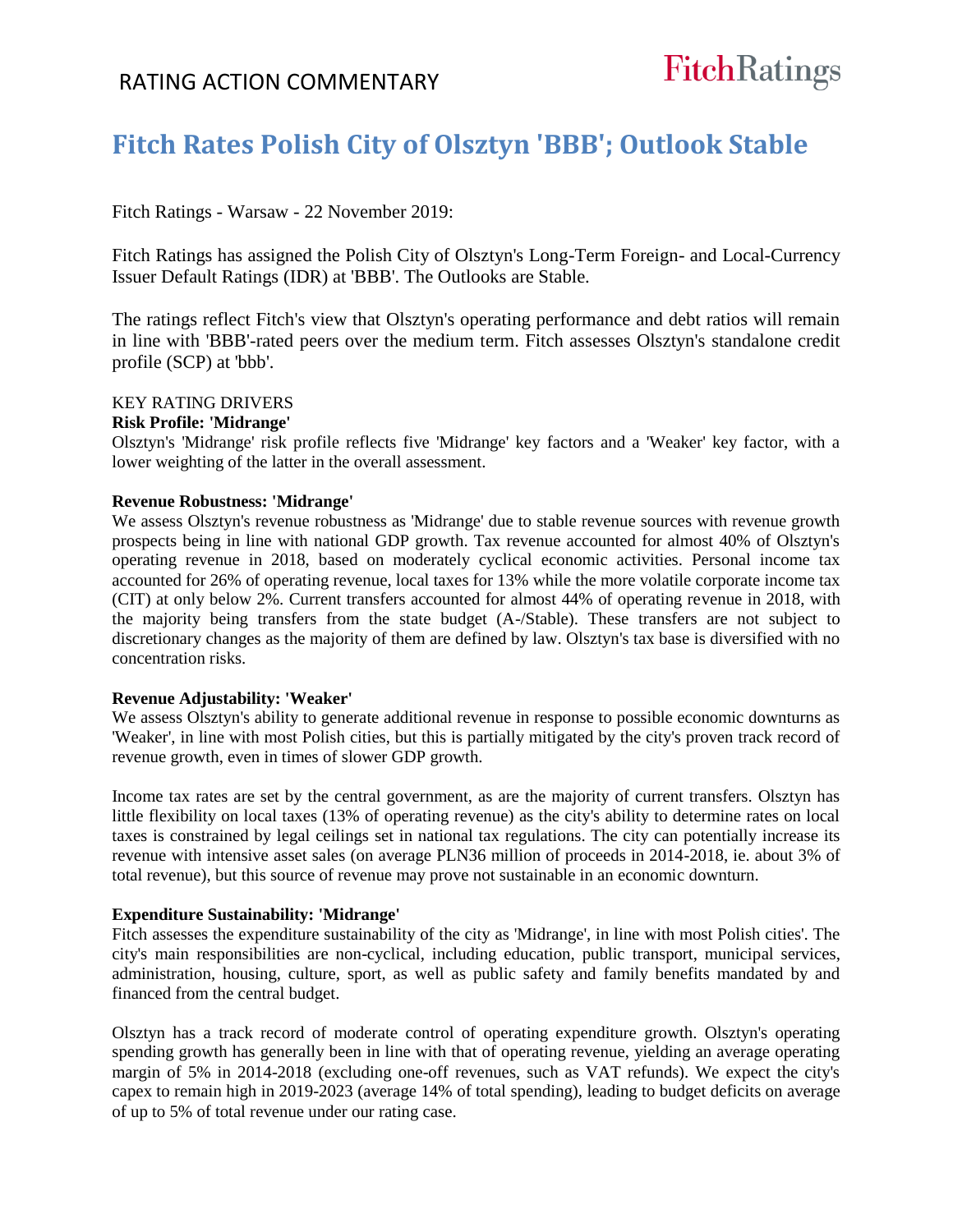

#### **Expenditure Adjustability: 'Midrange'**

Fitch assesses the city's ability to reduce spending in response to shrinking revenue as 'Midrange'. It has influence over at least 10% of current spending, while the remainder is inflexible. Olsztyn's inflexible costs result from mandatory responsibilities in education, family benefits, social care, administration and public safety, which together accounted for about 75% of operating expenditure in 2018. The city has higher spending flexibility in respect to other sectors, including public transport, culture, sport, healthcare, and housing. Capex is, to some extent, flexible as investments tend to be implemented in phases, and can be reduced or postponed in case of need. In 2018 capex was at a high 22% of total spending, significantly above the average of other rated Polish cities.

#### **Liabilities and Liquidity Robustness: 'Midrange'**

Fitch assesses the national framework regulations for Polish local and regional governments' (LRGs) liabilities and liquidity as 'Midrange'.

At end-1H19 the city's loan portfolio was dominated by bonds at 92% (with final maturity up to 2032) and the remainder being loans from local banks. However, the maturity profile is smooth with average principal repayments not exceeding 12% of outstanding debt. The city's debt is in Polish zloty with floating interest rates, which exposes the city to interest-rate risk. The city partially mitigates this risk by prudently setting aside more funding than necessary for debt service.

#### **Liabilities and Liquidity Flexibility: 'Midrange'**

Fitch assesses the city's liquidity framework as 'Midrange' given the lack of emergency liquidity support from upper tiers of government, but Olsztyn has liquidity available under its committed liquidity line (with a limit of PLN50 million).

The city has a history of sound liquidity, with a liquidity coverage ratio averaging 2.1x in 2010-2018. Cash and liquid deposits in 2018-2019 are on average above PLN70 million.

#### **Debt sustainability: 'a' category**

Under our new criteria introduced in April 2019 (Rating Criteria for International Local and Regional Governments) Fitch classifies the City of Olsztyn - as with other Polish LRGs - as type B as it covers debt service from its cash flow on an annual basis.

Under its rating case for 2019-2023, Fitch projects the city's debt payback ratio (adjusted net debt-tooperating balance), which is the primary metric of debt sustainability assessment for Type B LRGs, will grow, to just below 11x, up from about 5x in 2018, in line with an 'a' assessment. For the secondary metrics, Fitch's rating case projects that the fiscal debt burden will increase following investments during the forecast period, to around 35% in 2023 from about 22% in 2018, which, however, is still in line with an 'aaa' assessment. This 'aaa' fiscal debt burden, together with our 'bb' assessment of the city's synthetic debt service coverage ratio (SDSCR; about 1x in 2018), results in a debt sustainability assessment of 'a'.

Olsztyn is a medium-sized city with over 172,000 inhabitants and is the capital of Warminsko-Mazurskie Region in northeast Poland. The region is among the bottom five Polish regions by wealth indicators, and is eligible for additional EU grants for regional development (Operational Programme Eastern Poland 2014-2020). However, Olsztyn is a major business, cultural and educational centre in the region. In Fitch's opinion the city's wealth indicators are likely to be above or at least at the national average. The city's economy is diversified, with services playing an important role. This sector contributed about 62.2% of the sub-region's gross valued added in 2016, above the regional average. The unemployment rate in the city (2018: 3.4%) is lower than the national average (5.8%).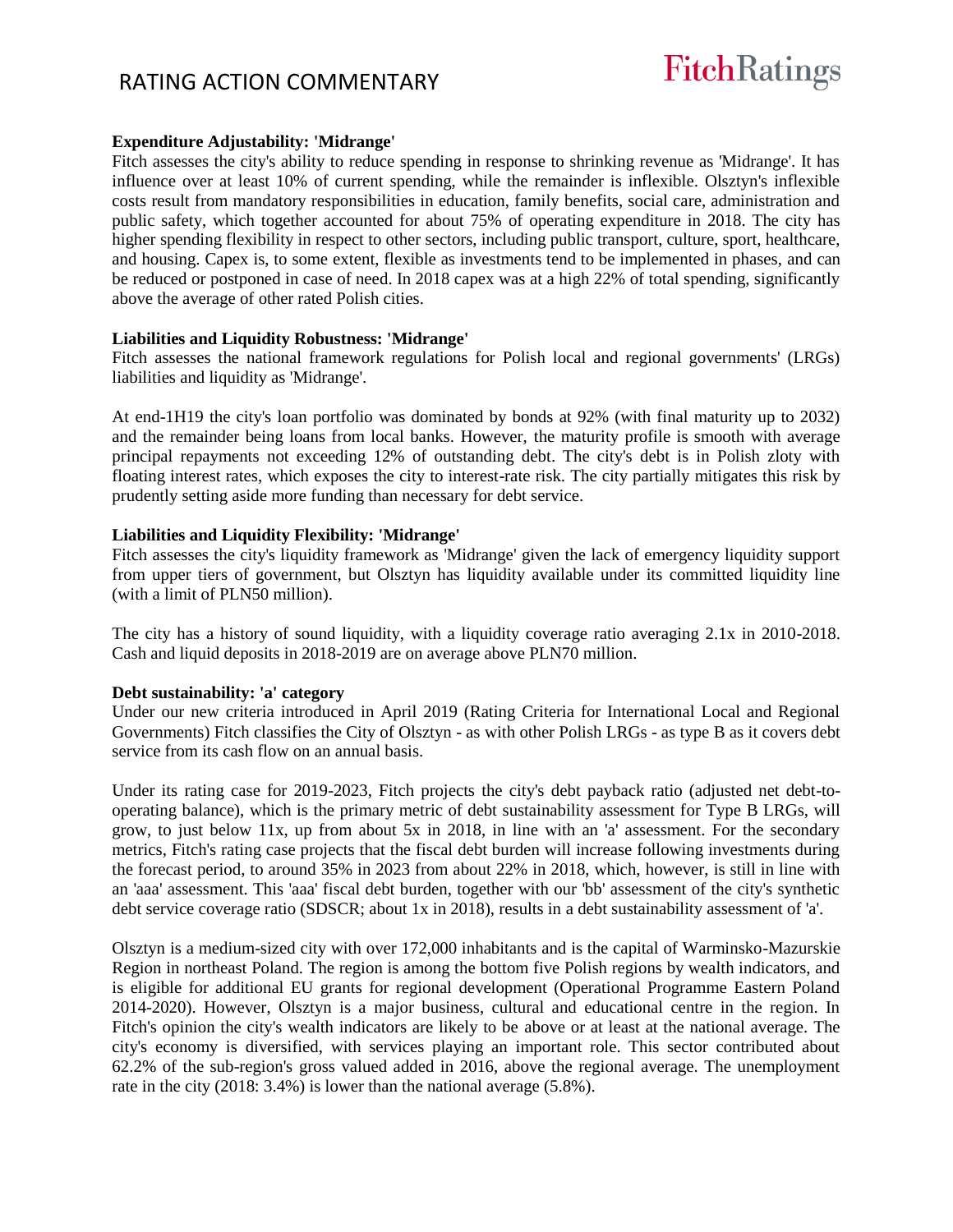

#### RATING DERIVATION

Fitch assesses Olsztyn's SCP at 'bbb', which results from a 'Midrange' risk profile and an 'a' assessment of debt sustainability. Olsztyn's SCP assessment also factors in peer comparison. There is no other rating factor affecting the city's IDRs.

KEY ASSUMPTIONS Qualitative Assumptions and assessments:

Risk Profile: Midrange

Revenue Robustness: Midrange Revenue Adjustability: Weaker Expenditure Sustainability: Midrange Expenditure Adjustability: Midrange Liabilities and Liquidity Robustness: Midrange Liabilities and Liquidity Flexibility: Midrange

Debt sustainability: 'a' category Support: N/A Asymmetric Risk: N/A

Quantitative assumptions – issuer specific

Fitch's rating case is a 'through-the-cycle' scenario, which incorporates a combination of revenue, cost and financial risk stresses. It is based on 2014-2018 figures and 2019-2023 projected ratios. The key assumptions for the rate case include:

- Operating revenue CAGR of 3.1% over the next five years;

- Operating expenditure CAGR of 3.4% over the next five years;

- Capital revenue and capex based on the city administration's long-term projections and in line with past trend of investments

- Interest rates paid on debt higher than in base case by 0.25pp annually from 2021

Quantitative assumptions – sovereign related

- Figures as per Fitch's sovereign actual for 2018 and forecast for 2021, respectively:
- GDP per capita (US dollar, market exchange rate): 15,541 and 16,834
- Real GDP growth: 5.2% and 2.9%
- Consumer prices (annual average change): 1.2% and 2.5%
- General government balance (of GDP) : -0.4% and -1.9%
- General government debt (of GDP) : 48.5% and 47.1%
- Current account balance plus net foreign direct investments (of GDP) : 1.4% and 0.6%
- Net external debt (of GDP): 23.4% and 22.9%
- IMF development classification: emerging market
- CDS market-implied rating: N/A

#### RATING SENSITIVITIES

The ratings could be upgraded if Olsztyn maintains its debt payback ratio below 10x on a sustained basis under Fitch's rating case.

The ratings could be downgraded if Olsztyn's debt payback ratio deteriorates above 12x on a sustained basis under Fitch's rating case.

ESG CONSIDERATIONS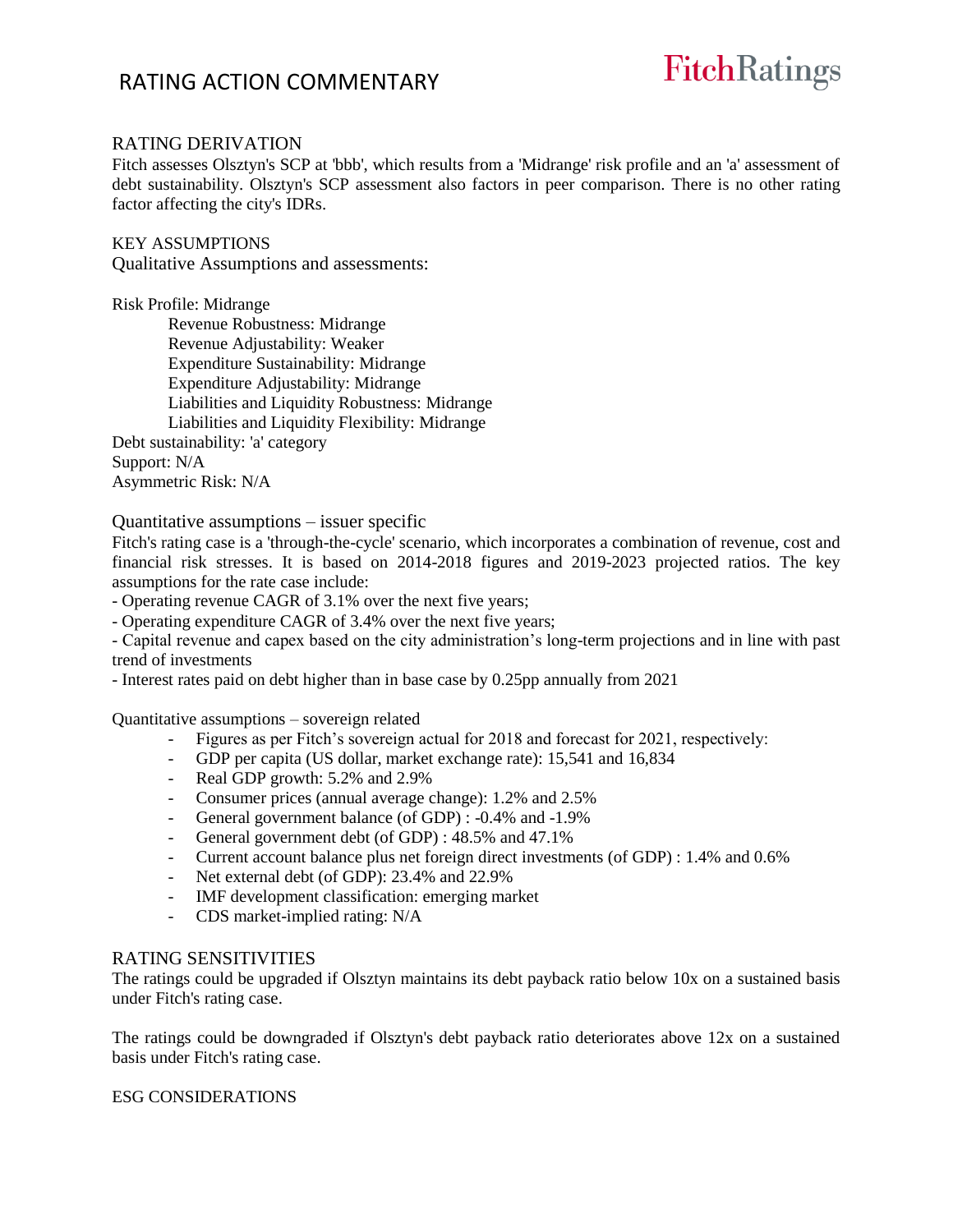

ESG credit relevant is a score of 3, meaning that ESG issues are credit-neutral. Given the mission of the issuer and the institutional framework, these issues are minimally relevant to the rating.

#### COMMITTEE MINUTE SUMMARY

Committee date: 20 November 2019

There was an appropriate quorum at the committee and the members confirmed that they were free from recusal. It was agreed that the data was sufficiently robust relative to its materiality. During the committee no material issues were raised that were not in the original committee package. The main rating factors under the relevant criteria were discussed by the committee members. The rating decision as discussed in this rating action commentary reflects the committee discussion.

Additional information is available on www.fitchratings.com

#### APPLICABLE CRITERIA

[Rating Criteria for International Local and Regional Governments \(pub. 13 Sep 2019\)](https://www.fitchratings.com/site/re/10087140)

ADDITIONAL DISCLOSURES [Dodd-Frank Rating Information Disclosure Form](https://www.fitchratings.com/site/dodd-frank-disclosure/10102086)

#### DISCLAIMER

ALL FITCH CREDIT RATINGS ARE SUBJECT TO CERTAIN LIMITATIONS AND DISCLAIMERS. PLEASE READ THESE LIMITATIONS AND DISCLAIMERS BY FOLLOWING THIS LINK: HTTPS://WWW.FITCHRATINGS.COM/UNDERSTANDINGCREDITRATINGS. IN ADDITION, RATING DEFINITIONS AND THE TERMS OF USE OF SUCH RATINGS ARE AVAILABLE ON THE AGENCY'S PUBLIC WEB SITE AT WWW.FITCHRATINGS.COM. PUBLISHED RATINGS, CRITERIA, AND METHODOLOGIES ARE AVAILABLE FROM THIS SITE AT ALL TIMES. FITCH'S CODE OF CONDUCT, CONFIDENTIALITY, CONFLICTS OF INTEREST, AFFILIATE FIREWALL, COMPLIANCE, AND OTHER RELEVANT POLICIES AND PROCEDURES ARE ALSO AVAILABLE FROM THE CODE OF CONDUCT SECTION OF THIS SITE. DIRECTORS AND SHAREHOLDERS RELEVANT INTERESTS ARE AVAILABLE AT HTTPS://WWW.FITCHRATINGS.COM/SITE/REGULATORY. FITCH MAY HAVE PROVIDED ANOTHER PERMISSIBLE SERVICE TO THE RATED ENTITY OR ITS RELATED THIRD PARTIES. DETAILS OF THIS SERVICE FOR RATINGS FOR WHICH THE LEAD ANALYST IS BASED IN AN EU-REGISTERED ENTITY CAN BE FOUND ON THE ENTITY SUMMARY PAGE FOR THIS ISSUER ON THE FITCH WEBSITE.

#### COPYRIGHT

Copyright © 2019 by Fitch Ratings, Inc., Fitch Ratings Ltd. and its subsidiaries. 33 Whitehall Street, NY, NY 10004. Telephone: 1-800-753-4824, (212) 908-0500. Fax: (212) 480-4435. Reproduction or retransmission in whole or in part is prohibited except by permission. All rights reserved. In issuing and maintaining its ratings and in making other reports (including forecast information), Fitch relies on factual information it receives from issuers and underwriters and from other sources Fitch believes to be credible. Fitch conducts a reasonable investigation of the factual information relied upon by it in accordance with its ratings methodology, and obtains reasonable verification of that information from independent sources, to the extent such sources are available for a given security or in a given jurisdiction. The manner of Fitch's factual investigation and the scope of the third-party verification it obtains will vary depending on the nature of the rated security and its issuer, the requirements and practices in the jurisdiction in which the rated security is offered and sold and/or the issuer is located, the availability and nature of relevant public information, access to the management of the issuer and its advisers, the availability of pre-existing third-party verifications such as audit reports, agreed-upon procedures letters, appraisals, actuarial reports,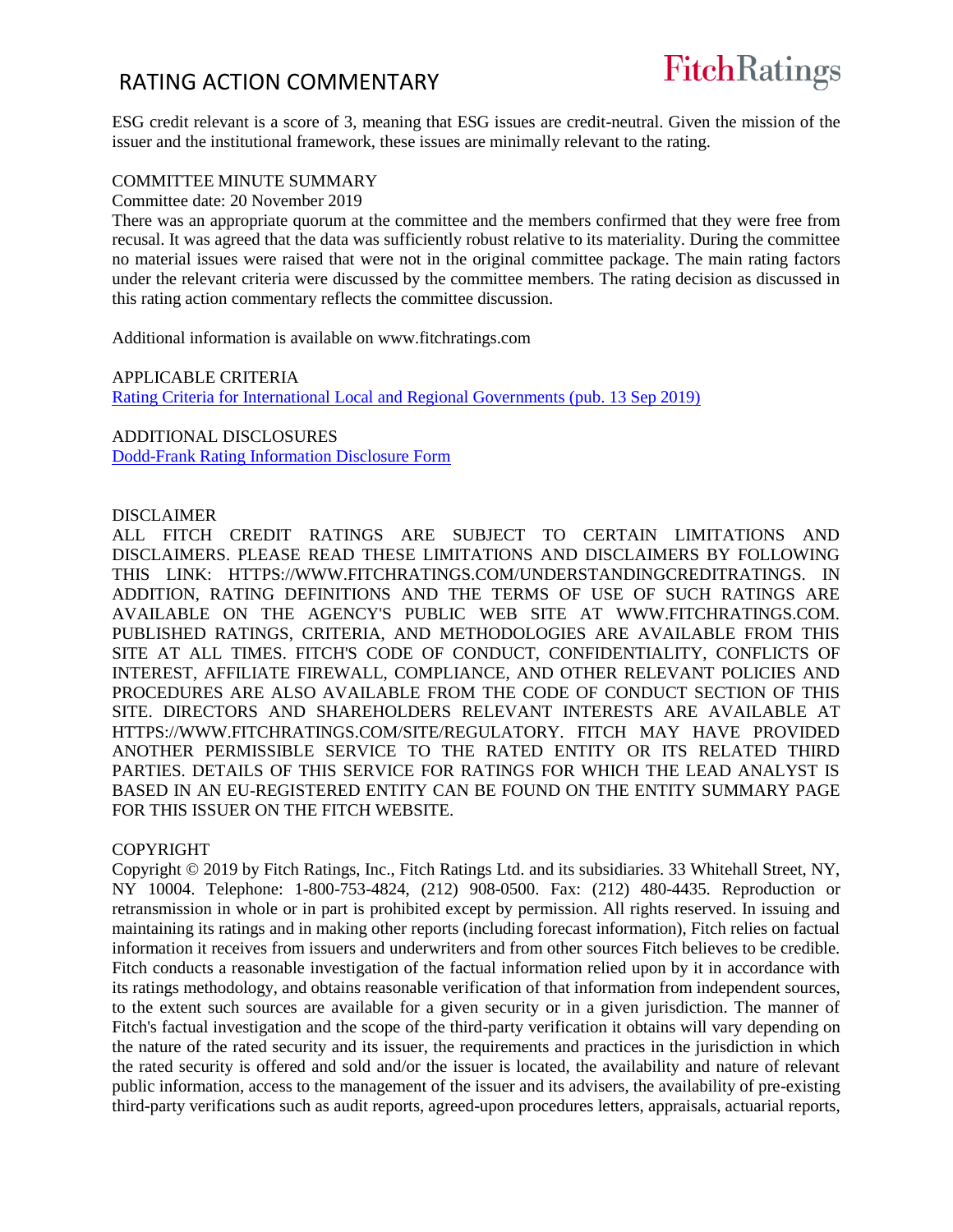# **FitchRatings**

engineering reports, legal opinions and other reports provided by third parties, the availability of independent and competent third- party verification sources with respect to the particular security or in the particular jurisdiction of the issuer, and a variety of other factors. Users of Fitch's ratings and reports should understand that neither an enhanced factual investigation nor any third-party verification can ensure that all of the information Fitch relies on in connection with a rating or a report will be accurate and complete. Ultimately, the issuer and its advisers are responsible for the accuracy of the information they provide to Fitch and to the market in offering documents and other reports. In issuing its ratings and its reports, Fitch must rely on the work of experts, including independent auditors with respect to financial statements and attorneys with respect to legal and tax matters. Further, ratings and forecasts of financial and other information are inherently forward-looking and embody assumptions and predictions about future events that by their nature cannot be verified as facts. As a result, despite any verification of current facts, ratings and forecasts can be affected by future events or conditions that were not anticipated at the time a rating or forecast was issued or affirmed.

The information in this report is provided "as is" without any representation or warranty of any kind, and Fitch does not represent or warrant that the report or any of its contents will meet any of the requirements of a recipient of the report. A Fitch rating is an opinion as to the creditworthiness of a security. This opinion and reports made by Fitch are based on established criteria and methodologies that Fitch is continuously evaluating and updating. Therefore, ratings and reports are the collective work product of Fitch and no individual, or group of individuals, is solely responsible for a rating or a report. The rating does not address the risk of loss due to risks other than credit risk, unless such risk is specifically mentioned. Fitch is not engaged in the offer or sale of any security. All Fitch reports have shared authorship. Individuals identified in a Fitch report were involved in, but are not solely responsible for, the opinions stated therein. The individuals are named for contact purposes only. A report providing a Fitch rating is neither a prospectus nor a substitute for the information assembled, verified and presented to investors by the issuer and its agents in connection with the sale of the securities. Ratings may be changed or withdrawn at any time for any reason in the sole discretion of Fitch. Fitch does not provide investment advice of any sort. Ratings are not a recommendation to buy, sell, or hold any security. Ratings do not comment on the adequacy of market price, the suitability of any security for a particular investor, or the tax-exempt nature or taxability of payments made in respect to any security. Fitch receives fees from issuers, insurers, guarantors, other obligors, and underwriters for rating securities. Such fees generally vary from US\$1,000 to US\$750,000 (or the applicable currency equivalent) per issue. In certain cases, Fitch will rate all or a number of issues issued by a particular issuer, or insured or guaranteed by a particular insurer or guarantor, for a single annual fee. Such fees are expected to vary from US\$10,000 to US\$1,500,000 (or the applicable currency equivalent). The assignment, publication, or dissemination of a rating by Fitch shall not constitute a consent by Fitch to use its name as an expert in connection with any registration statement filed under the United States securities laws, the Financial Services and Markets Act of 2000 of the United Kingdom, or the securities laws of any particular jurisdiction. Due to the relative efficiency of electronic publishing and distribution, Fitch research may be available to electronic subscribers up to three days earlier than to print subscribers.

For Australia, New Zealand, Taiwan and South Korea only: Fitch Australia Pty Ltd holds an Australian financial services license (AFS license no. 337123) which authorizes it to provide credit ratings to wholesale clients only. Credit ratings information published by Fitch is not intended to be used by persons who are retail clients within the meaning of the Corporations Act 2001.

Fitch Ratings, Inc. is registered with the U.S. Securities and Exchange Commission as a Nationally Recognized Statistical Rating Organization (the "NRSRO"). While certain of the NRSRO's credit rating subsidiaries are listed on Item 3 of Form NRSRO and as such are authorized to issue credit ratings on behalf of the NRSRO (see https://www.fitchratings.com/site/regulatory), other credit rating subsidiaries are not listed on Form NRSRO (the "non-NRSROs") and therefore credit ratings issued by those subsidiaries are not issued on behalf of the NRSRO. However, non-NRSRO personnel may participate in determining credit ratings issued by or on behalf of the NRSRO.